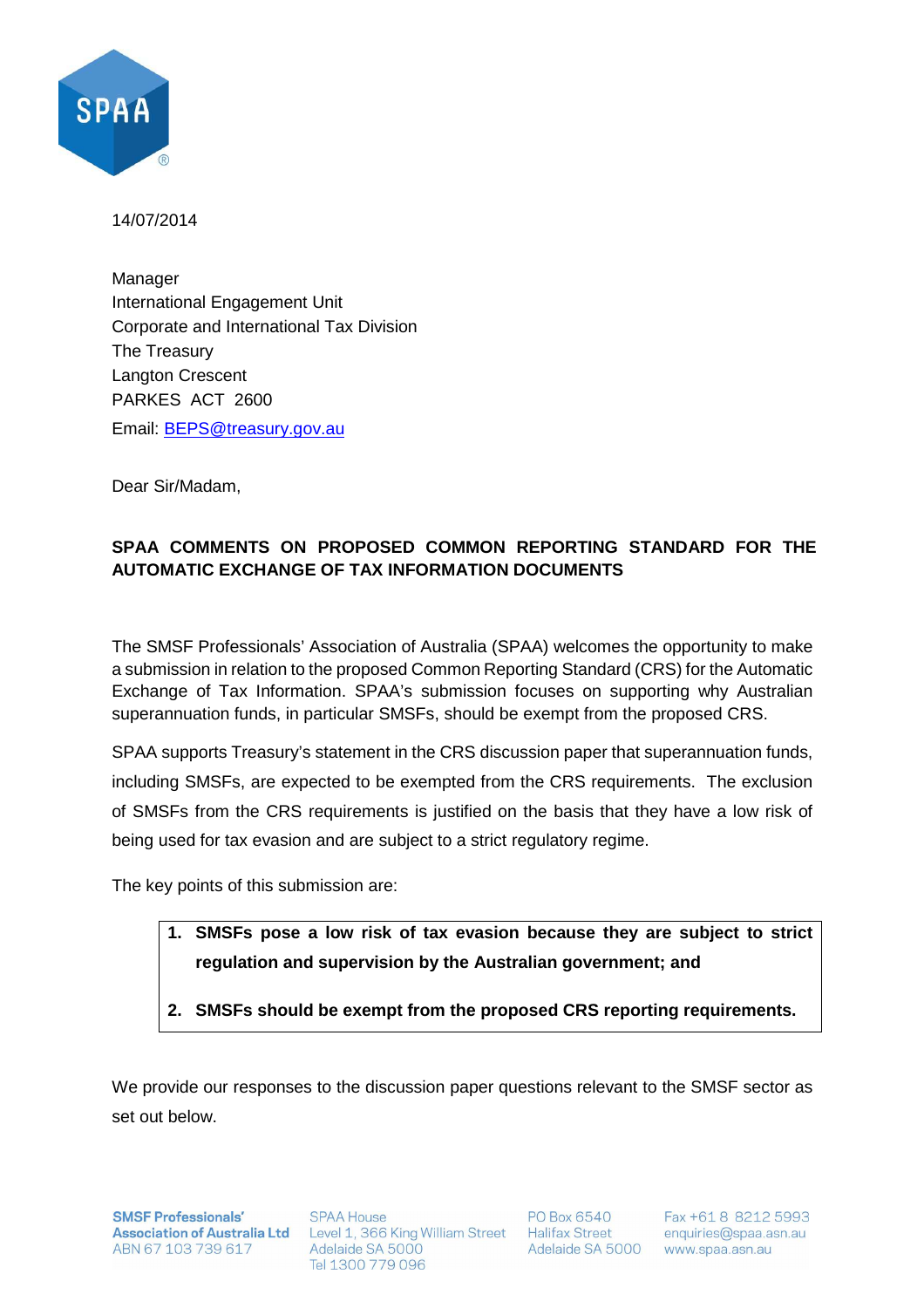#### **About SPAA**

SPAA is the peak professional body representing the self-managed superannuation fund (SMSF) sector throughout Australia. SPAA represents professionals, irrespective of their personal membership and professional affiliations, who provide advice to individuals aspiring to higher levels of participation in the management of their superannuation savings. Membership of SPAA is principally accountants, auditors, lawyers, financial planners and other professionals such as actuaries.

SPAA is committed to raising the standard of professional advice and conduct in the SMSF sector by working proactively with Government and the industry. In doing so, SPAA has contributed to SMSF advisors providing a higher standard of advice to SMSF trustees. This in turn has enabled trustees to make more informed decisions addressing the adequacy, sustainability and longevity of their own retirement savings. SMSFs offer trustees greater control and flexibility and have become an integral part of the Australian Superannuation landscape by providing significant and viable options for managers, business owners, executives and retail operators alike.

#### **DISCUSSION PAPER QUESTIONS**

 $\overline{\phantom{0}}$ 

**Question: What other financial institutions should be considered Non-Reporting Financial institutions under paragraph 3 (and therefore exempt from CRS reporting requirements in Australia)?** 

SPAA notes that the Treasury has earmarked the expected exemption of SMSFs from CRS reporting requirements in its CRS discussion paper.<sup>1</sup> SPAA firmly supports the proposed exemption of SMSFs from the CRS reporting requirements.

SPAA supports the exemption of SMSFs from the CRS on the following grounds:

• Australia's retirement income system, embodied by superannuation funds, is strictly regulated. The regulation and government regulatory oversight of Australian superannuation funds ensures that the funds are not open to abuse, are not used as

<sup>&</sup>lt;sup>1</sup> Common Reporting Standard for the automatic exchange of tax information: Discussion Paper, The Australian Government the Treasury, 2014, page 3.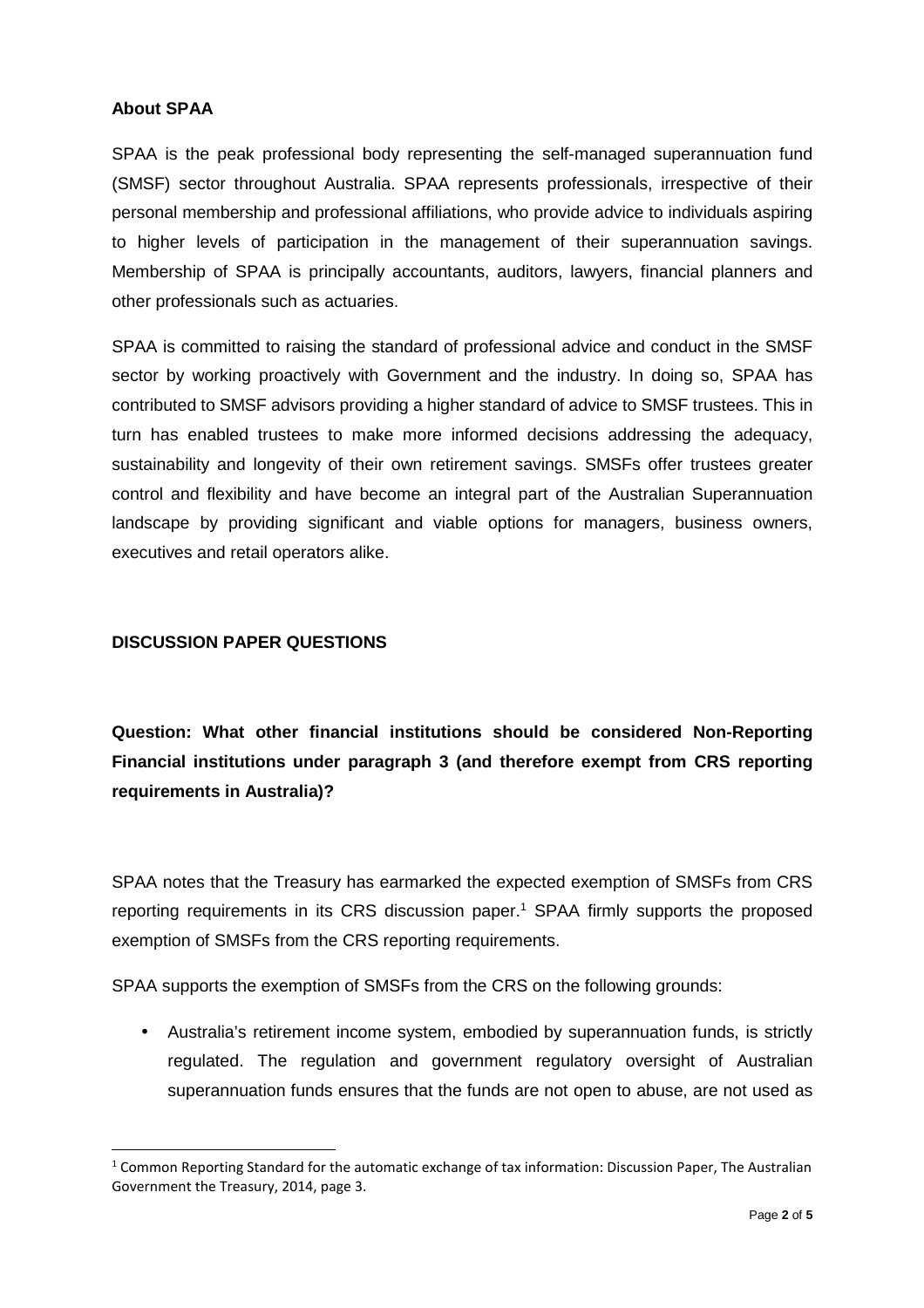tax evasion tools and are compliant with rules that ensure the integrity of superannuation funds.

- Australian superannuation funds must have a sole and exclusive purpose of providing retirement benefits for fund members. This core rule limits the activity of funds for retirement purposes only and deters those seeking to use them as tax evasion vehicles.
- Australian superannuation funds can only release funds to members who have met specific mandated conditions, mainly the 'preservation rules'. The preservation rules ensure that superannuation benefits are not accessed until a member has achieved their preservation age (ranging between 55 and 60, depending on when the member was born) and has satisfied a condition of release such as having permanently retired from the workforce. These conditions limit the abuse of superannuation funds as a tax evasion tool.
- Only certain individuals are able to be a member of an Australian superannuation fund. These individuals are limited to Australian citizens, temporary Australian residents, Australian ex-pats living overseas, and permanent residents. This limits the number of foreign citizens that can use an Australian superannuation fund as an investment vehicle.
- Contributions to superannuation funds are limited to 'contribution caps' specified by Australia's taxation laws. Amounts contributed in excess of the caps can be refunded by the fund or are subject to a tax penalty so that the aggregate rate of tax on the excess is equivalent to the top marginal income tax rate, the 'excess contributions tax'. This tax discourages people from using superannuation funds as a vehicle to evade taxes.
- Tax advantages for superannuation funds, principally concessional rates of taxation on certain fund contributions and funds' earnings, as well as retirement benefits that are exempt from tax, depend on funds complying with the strict regulatory rules. Breaking the rules mean a superannuation fund runs a significant risk of:
	- a. losing access to tax concessions and being taxed at 47% on the fund assets;
	- b. disqualification of the trustee;
	- c. meeting the requirements of an education and/or rectification direction;
	- d. imposition of administrative penalties; and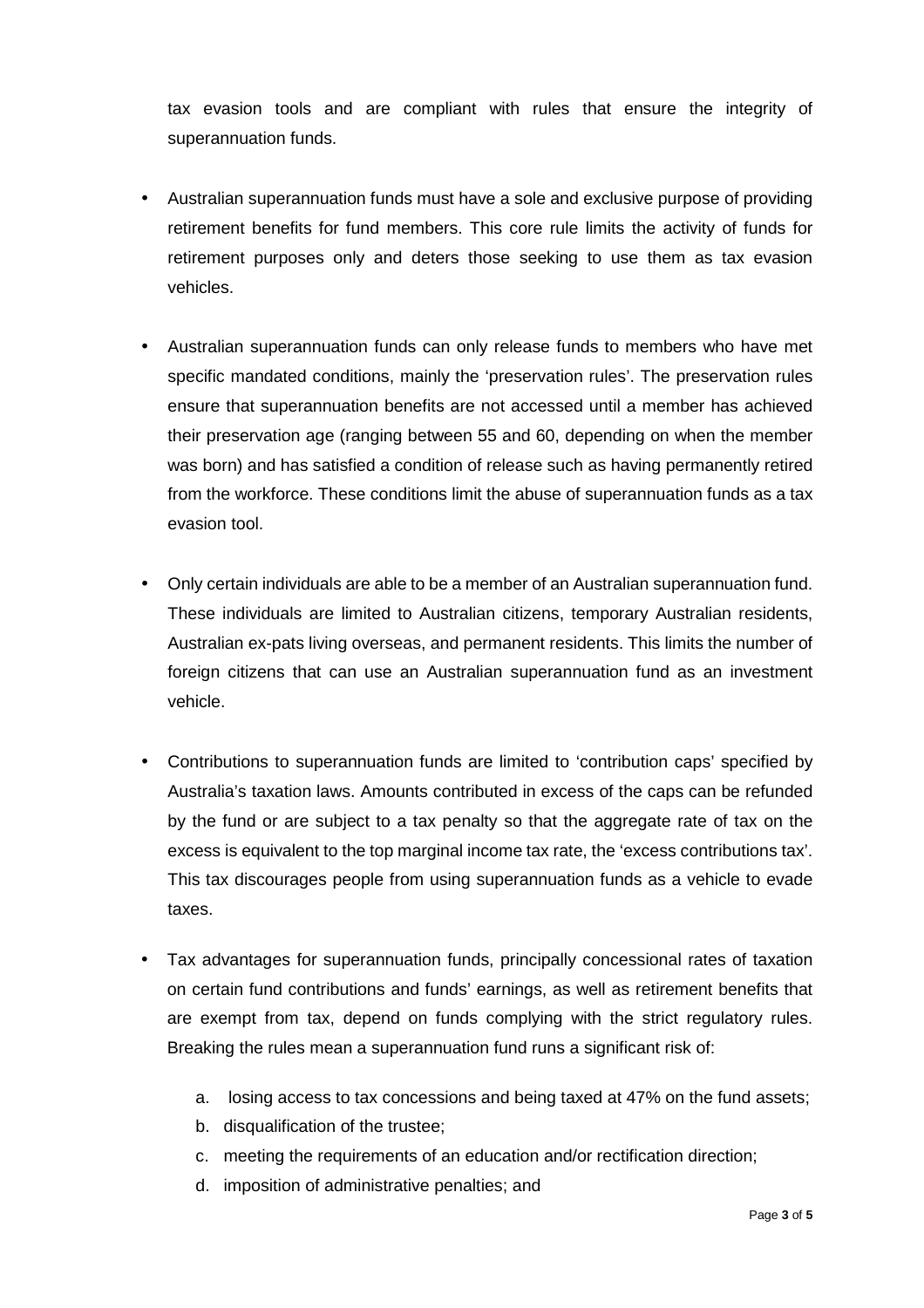### e. imposition of civil and criminal penalties.

These characteristics of Australian superannuation funds make it clear that they pose a low risk of tax evasion and should be exempt from the proposed CRS. The regulatory framework and supervision ensures that superannuation funds are highly regulated and continually scrutinised by Australian government regulators.

In particular, SPAA stresses the strict regulation and supervision of SMSFs by Australian government regulators. The regulatory framework described above prevents SMSF trustees from undertaking activities that are open to tax evasion.

In addition, the cost of compliance with the CRS reporting requirements may deter many people from establishing and maintaining an SMSF. According to ATO data, in the 2011-2012 income year, 25.6% of SMSFs (this representing the largest percentage in any category) held between \$200,000 and \$500,000 in assets.<sup>2</sup> In addition, only a very small percentage of SMSFs (1.8%) had assets exceeding \$5 million in the 2011-2012 income year. This demonstrates that only a very small percentage of SMSFs have large asset values. This combined with the strict laws and reporting requirements confirms our proposition that the risk of using SMSF as a vehicle for tax evasion is low.

# **Question: How can the Government ensure that any Non-Reporting Financial Institutions continue to be a low risk for being used to evade tax?**

The Australian Government needs to maintain the current regulatory framework of SMSFs which has proven to work well. As at June 2013, ATO data indicates that only 2% of all SMSFs had received auditor contravention reports relating to fund breaches of the operating standards, indicating that compliance by SMSF is strong. SPAA believes that the continuance of the strict regulatory framework will ensure that the risk of tax evasion will continue to be low.

If this framework continues to be maintained, then it follows that SMSFs should continue to be exempt from CRS reporting requirements.

<sup>2</sup> SMSF Statistical Report - March 2014, ATO, 2014 https://www.ato.gov.au/Super/Self-managed-super-funds/In-detail/Statistics/Quarterly-reports/Selfmanaged-super-fund-statistical-report---March-2014/

 $\overline{a}$